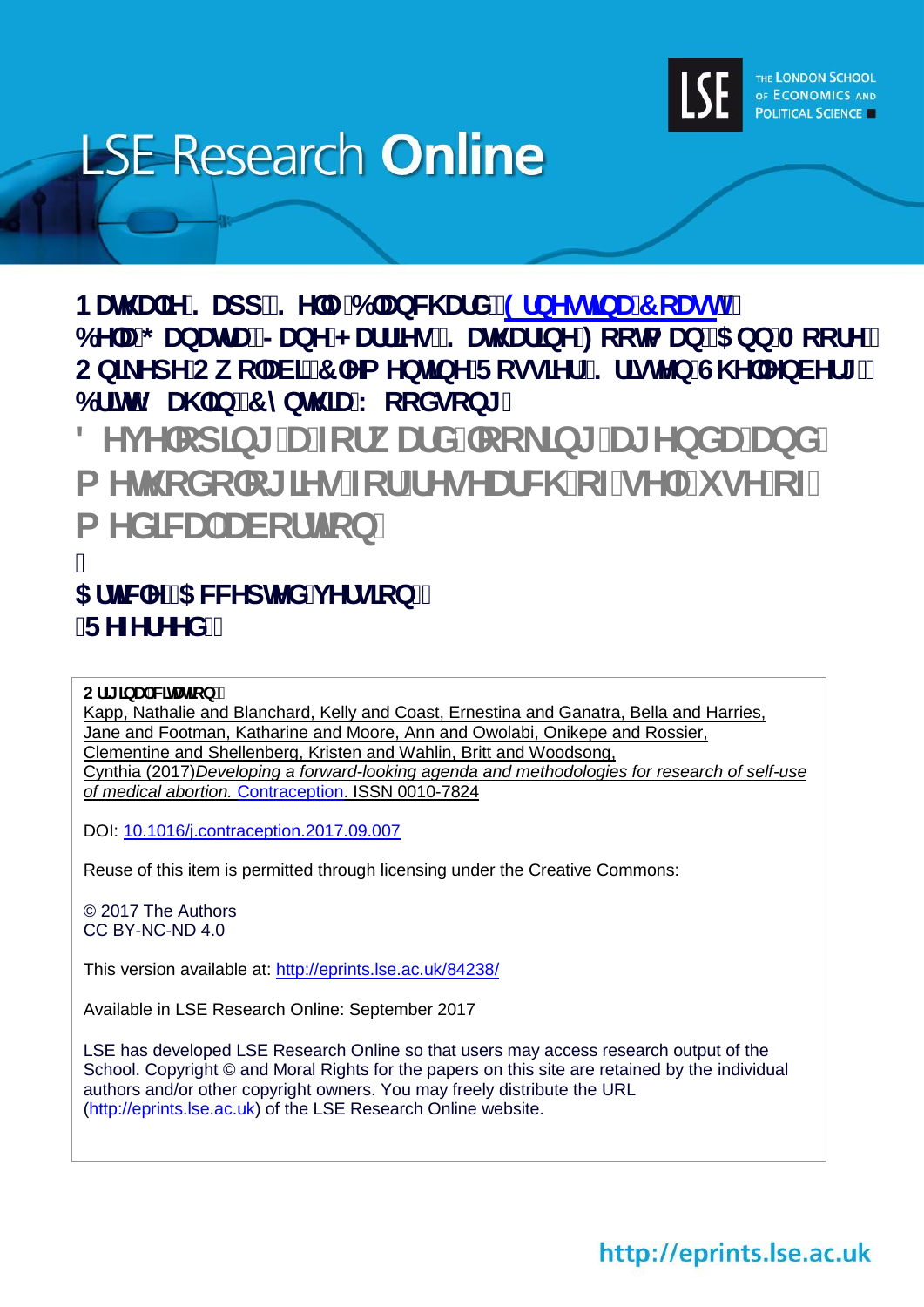#### -- -

Developing a Forward-Looking Agenda and Methodologies for Research of Self- Use of Medical Abortion

Nathalie Kapp, Kelly Blanchard, Ernestina Coast, Bela Ganatra, Jane Harries, Katharine Footman, Ann Moore, Onikepe Owolabi, Clementine Rossier, Kristen Shellenberg, Britt Wahlin, Cynthia Woodsong



| DOI:          | doi: 10.1016/j.contraception.2017.09.007 |
|---------------|------------------------------------------|
| Reference:    | <b>CON 8976</b>                          |
| To appear in: | Contraception                            |

Received date: 14 March 2017 Revised date: 4 September 2017 Accepted date: 11 September 2017

PII: S0010-7824(17)30439-0

Please cite this article as: Kapp Nathalie, Blanchard Kelly, Coast Ernestina, Ganatra Bela, Harries Jane, Footman Katharine, Moore Ann, Owolabi Onikepe, Rossier Clementine, Shellenberg Kristen, Wahlin Britt, Woodsong Cynthia, Developing a Forward-Looking Agenda and Methodologies for Research of Self- Use of Medical Abortion, *Contraception* (2017), doi: [10.1016/j.contraception.2017.09.007](http://dx.doi.org/10.1016/j.contraception.2017.09.007)

This is a PDF file of an unedited manuscript that has been accepted for publication. As a service to our customers we are providing this early version of the manuscript. The manuscript will undergo copyediting, typesetting, and review of the resulting proof before it is published in its final form. Please note that during the production process errors may be discovered which could affect the content, and all legal disclaimers that apply to the journal pertain.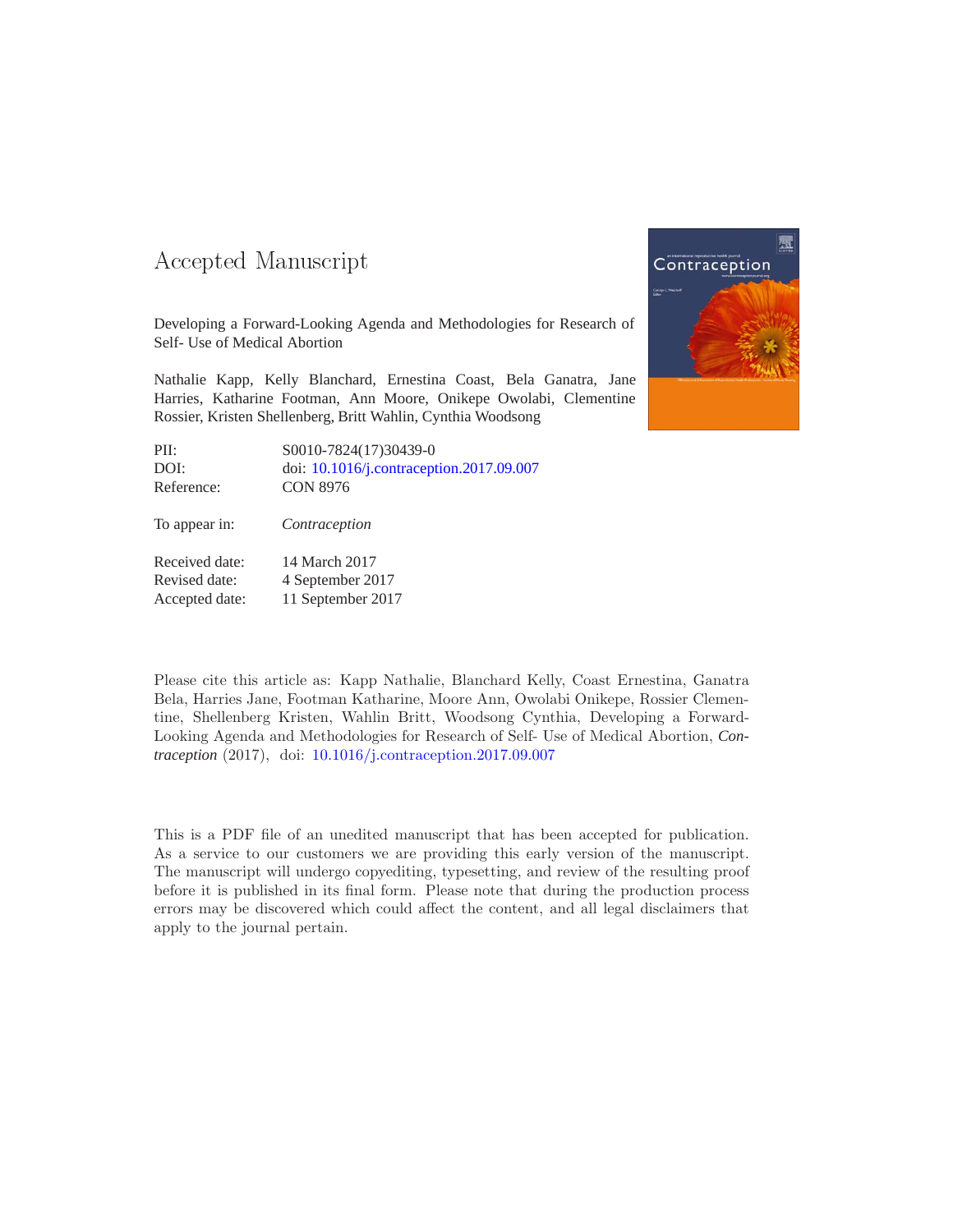## **CCEPTED MANUS**

#### **Developing a Forward-Looking Agenda and Methodologies for Research of Self- Use of Medical Abortion**

By Nathalie Kapp<sup>1</sup>, Kelly Blanchard<sup>2</sup>, Ernestina Coast<sup>3</sup>, Bela Ganatra<sup>4</sup>, Jane Harries<sup>5</sup>, Katharine Footman<sup>6</sup>, Ann Moore<sup>7</sup>, Onikepe Owolabi<sup>7</sup>, Clementine Rossier<sup>8</sup>, Kristen Shellenberg<sup>1</sup>, Britt Wahlin<sup>2</sup>, Cynthia  $Woodsong<sup>1</sup>$ 

<sup>1</sup>Ipas, Chapel Hill, USA

<sup>2</sup>Ibis Reproductive Health, Cambridge, USA

 ${}^{3}$ London School of Economics, London, UK

<sup>4</sup> UNDP/UNFPA/UNICEF/WHO/World Bank Special Programme of Research, Development and Research

Training in Human Reproduction (HRP), World Health Organization, Geneva, Switzerland

<sup>5</sup>University of Cape Town, Cape Town, South Africa

<sup>6</sup>Marie Stopes International, London, UK

<sup>7</sup>Guttmacher Institute, New York, USA

<sup>8</sup>[Université de Genève,](https://www.unige.ch/) Geneva, Switzerland

<sup>1</sup>, Kelly Blanchard<sup>2</sup>, Ernestina Coast<sup>3</sup>, Bela Ganatra<sup>4</sup>, Jane Harries<sup>5</sup>, K<br>kepe Owolabi<sup>7</sup>, Clementine Rossier<sup>8</sup>, Kristen Shellenberg<sup>2</sup>, Britt War<br>Kepe Owolabi<sup>7</sup>, Clementine Rossier<sup>8</sup>, Kristen Shellenberg<sup>2</sup>, Bri In December 2016, following the "Africa Regional Conference on Abortion: From Research to Policy," a group of 20 global abortion researchers, representing nine different international organizations and universities, convened to discuss current and future research on medical abortion self-use (http://abortionresearchtopolicy.org). While recognizing the meaning of 'self-use' to be evolving, we considered women's self-use of medical abortion as provision of drugs from pharmacies, drug sellers or through online services or other outlets, without a prescription from a clinician, followed by a woman's self-management of the abortion process, including care-seeking for any complications.

Research has not kept abreast of women's self-use of medical abortion, leaving many gaps in the scientific literature regarding the ideal conditions for safe and effective use. Therefore, our main objectives were to assess the research gaps highlighted during the conference, identify specific challenges to conducting research on medical abortion self-use, and to share promising research methodologies to advance this research. Although there are overlaps with the recommended and wellresearched practice of women's self-management of the abortion process at home after receiving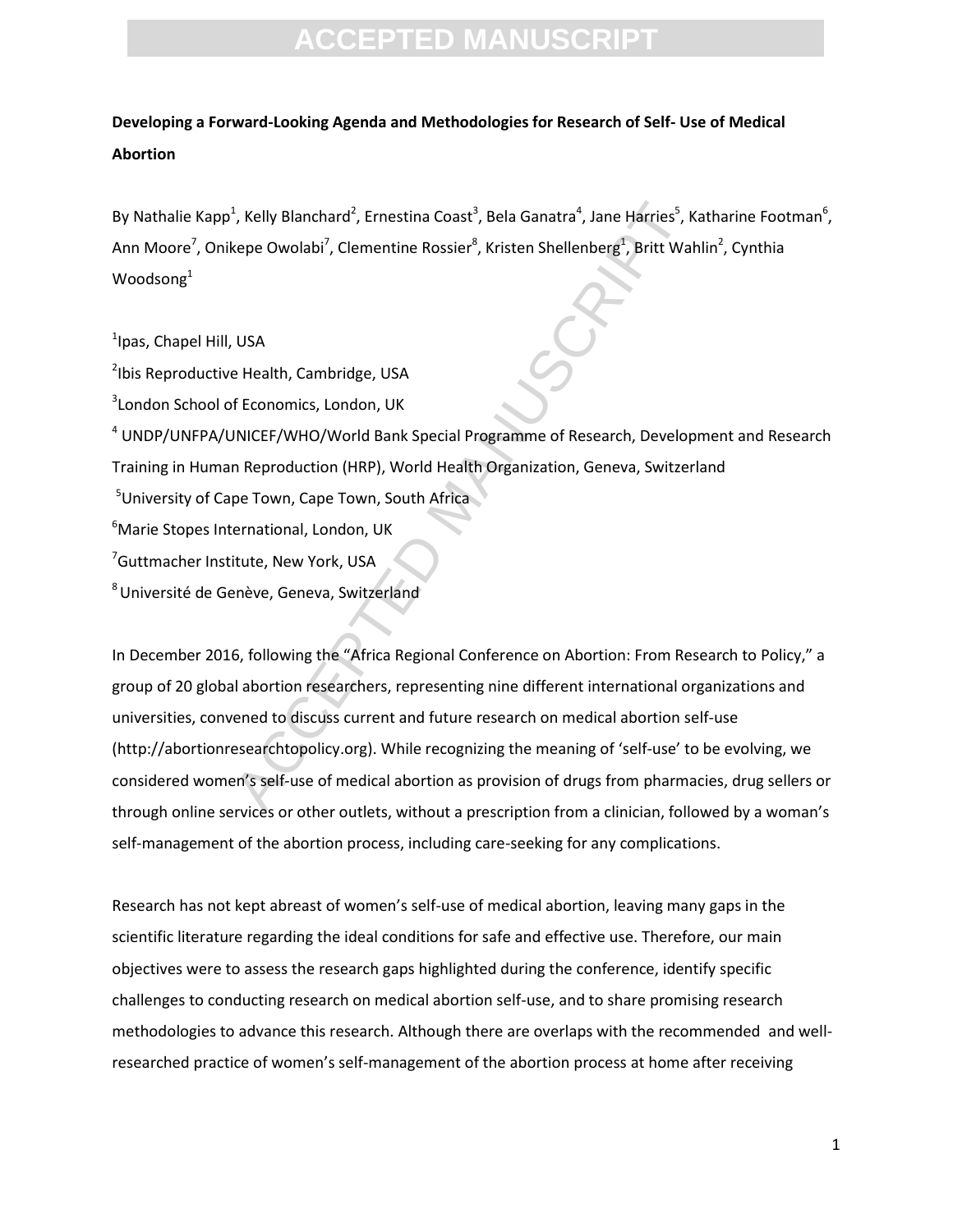medical abortion medicines, screening and information from a clinician [1], our intent was focused on the emerging practice of self-use.

The challenges laid out in this document—a list of identified research gaps and methodologic considerations in addressing them-- are intended to inform both ongoing and future research by the participants in this meeting; in sharing them, we hope to inform and validate not only our future work but also that of other researchers.

#### *Research gaps*

identified research gaps and method<br>and the addressing them—are intended to inform both ongoing and future<br>is meeting; in sharing them, we hope to inform and validate not on<br>ther researchers.<br><br>escents are increasingly obta Women and adolescents are increasingly obtaining abortifacient medicines through informal routes including online services, pharmacies, hotlines, and drug sellers [2-6], though this trend and the current incidence has not been well documented. Such access is more common in settings where abortion services are either restricted or difficult to access [7]. Women themselves and different cadres of providers are developing and implementing innovative access strategies faster than they can be formally evaluated. We agreed that the role of research in this area would be to document this practice in restrictive and less-restricted settings with an aim to determine where interventions could increase safety, efficacy, and access to services, and to maximize meeting women's preferences and comfort with medical abortion self-use. Restrictive settings are those where legal abortion indications are generally only for maternal health or life; however, settings which are nonrestrictive do not guarantee ready access to services and may pose similar difficulties for women to obtain safe abortion services. Thus we considered that these research questions are relevant for a range of legal settings.

Research gaps can be summarized in three broad categories: women's preferences and experiences with self-use of medical abortion, the distribution and provision of medical abortion information and drugs, and clinical outcomes following self-use. For each of these three broad groups, we identify specific research questions varying in level of detail by the contexts they reflect.

*Questions related to women's preferences and experiences using medical abortion*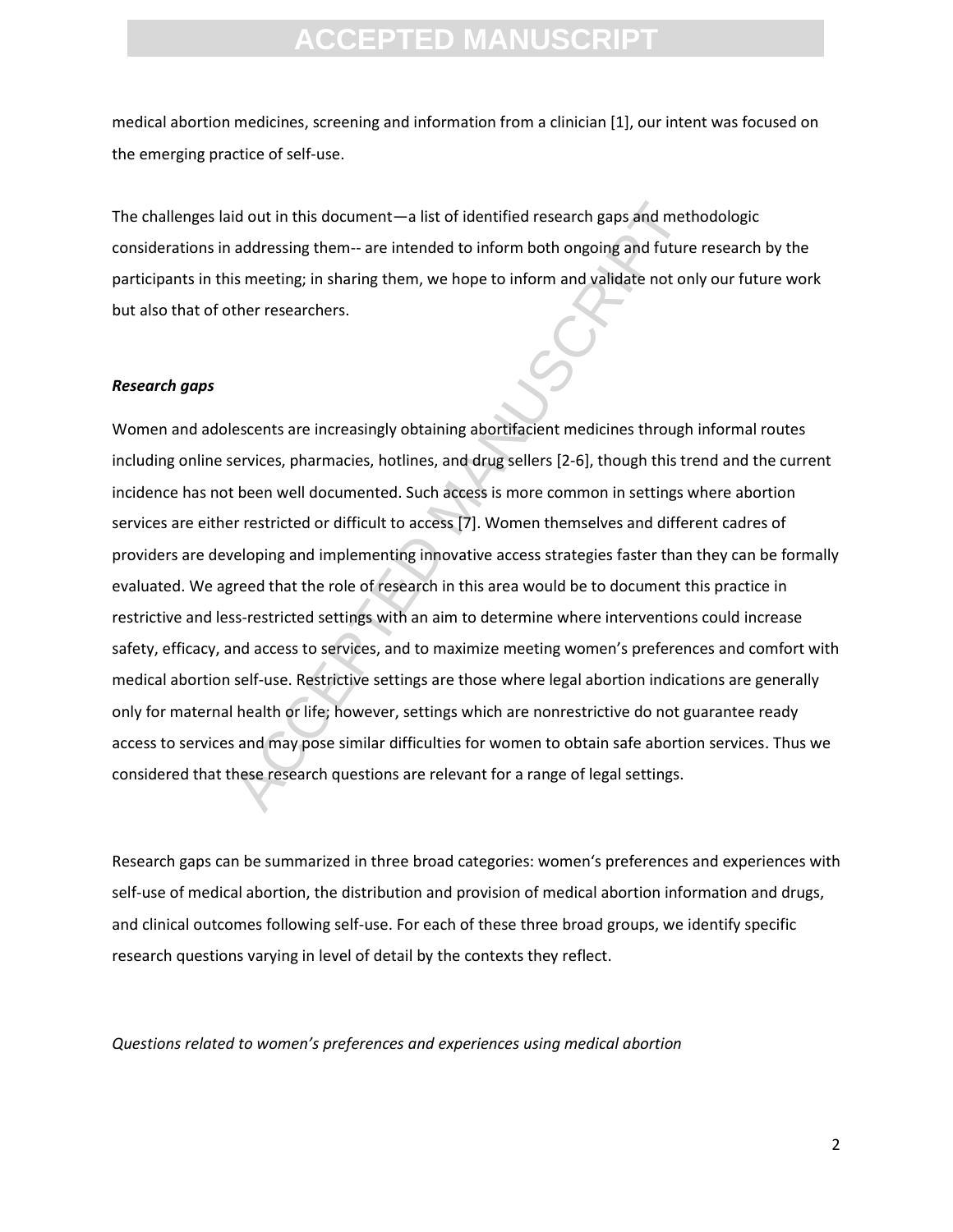ion of varying degrees of safety, to terminate a pregnancy [10]. Un<br>and particularly its self-use is perceived by women can facilitate in<br>nless safe to safer methods. Quality research in this area would lea<br>t testing of in We know very little about women's needs, wants and experiences with respect to medical abortion selfuse. Women are most satisfied when they receive the abortion method they prefer if they have choices between methods [8, 9], but in contexts where choice is limited, they are more likely to pursue other methods of abortion of varying degrees of safety, to terminate a pregnancy [10]. Understanding how medical abortion and particularly its self-use is perceived by women can facilitate interventions to shift care-seeking from less safe to safer methods. Quality research in this area would lead to the development and testing of interventions to address women's perspectives and misconceptions around medical abortion and to mitigate barriers, within legal constraints, to preferred care.

 Many questions relating to women's preferences remain unanswered. As these preferences are better studied, they may also inform how to improve clinic-based or surgical services in restricted settings. These research gaps include:

- Women's awareness of potentially available safe abortion methods and in what way it influences their abortion decision making.
- How, or if, women understand the efficacy and risks of different abortion methods, including traditional ones, and how it influences decision making.
- Why women choose self-use and if they would do so even if all other options/technologies were available.
- What would be an ideal self-use experience, from women's point of view.
- How women's preferences are influenced by differences in experienced and internalized stigma in facility-based care versus self-use or some other combination.

Generally, we know little about how women want to receive information on abortion, where, and from whom. We know even less about how literacy level and the quality of information received makes a difference to a woman's experiences and outcomes with medical abortion, and whether this differs from other medicines accessed from a pharmacy. Research gaps that focus on the experiences of selfscreening and self-managing the abortion include:

- Whether women are aware of the importance of estimating the gestational age of their pregnancy prior to medical abortion, and what support or tools they need to do so.
- The extent to which self-use of medical abortion is happening in later gestations, particularly in the second trimester, and the resulting clinical outcomes.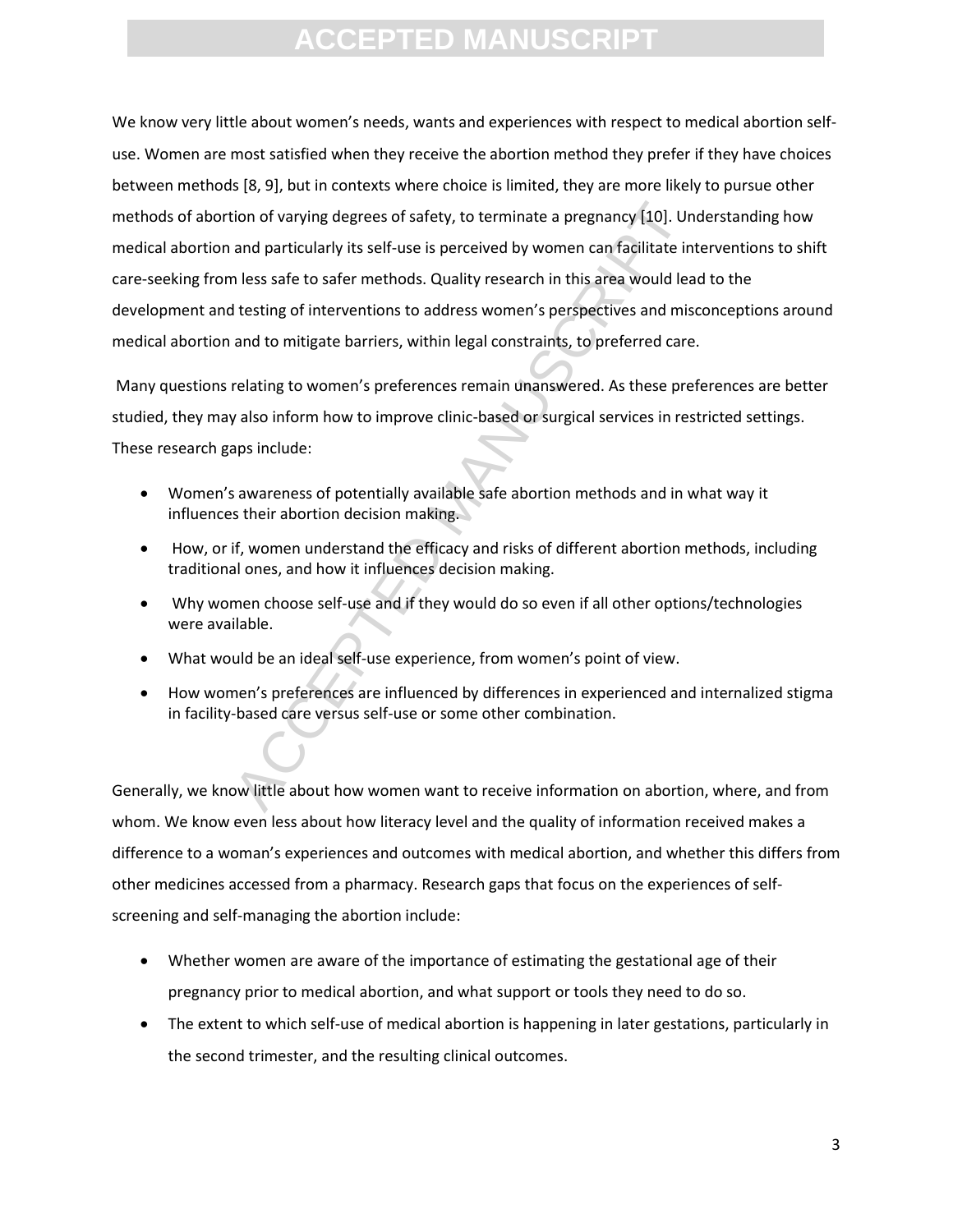- How women who are self-using manage side effects like pain and bleeding, what kind of support they prefer to receive during the process (hotlines, texting, smart phone applications or phone number of pharmacist/ chemist), and how they decide to seek medical assistance.
- Whether specific counselling or information could assist women to manage their bleeding and products of conception, particularly those without access to a private toilet or absorbents.
- How self-use of medical abortion affects subsequent use of post-abortion contraception, and how women would prefer to receive contraceptive information.

#### *Questions regarding the provision of medical abortion drugs and information*

Increasing availability of high-quality medical abortion drugs requires an understanding of how to best positively influence a range of distribution systems. Research in this area has the potential to inform policies around procurement and distribution to ensure quality products are available as almost all settings have some legal indications for abortion-related care.

specific counselling or information could assist women to manage<br>of conception, particularly those without access to a private toilet<br>i-use of medical abortion affects subsequent use of post-abortion co<br>nen would prefer to Research has assessed, in some settings, the role of pharmacists and other drug sellers in providing medical abortion, but little is known about how to improve the attitudes, knowledge and practices of pharmacists and drug sellers or about how to address the attitudes and comfort level of clinicians towards pharmacy provision without a prescription.

Unanswered questions regarding the distribution or provision of mifepristone and misoprostol include:

- Whether registration of mifepristone and misoprostol and/or inclusion on a country's Essential Medicines List or by WHO prequalification affects drug availability and quality.
- Through which outlets medical abortion pills are distributed, the quality of available drugs, and how sellers decide which products to stock and price.
- What regimens are provided and whether they differ from the evidence-based regimens.
- How can sellers ensure and promote the provision of quality medical abortion drugs and information, and how can purchasers know the quality of the drugs and whether this is different from other medicines.
- How women determine the options for procuring drugs for medical abortion in their community or online.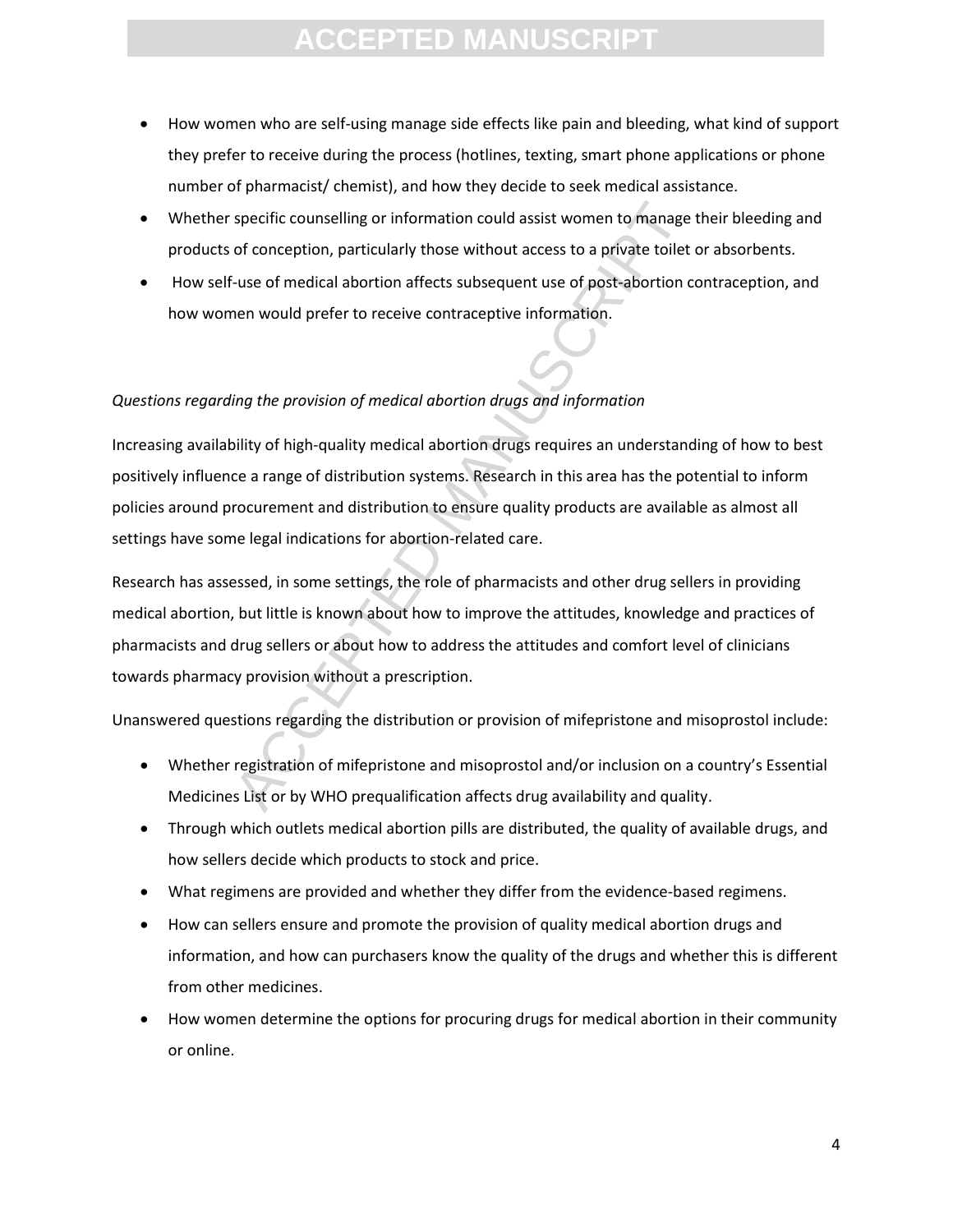#### *Questions regarding clinical outcomes following self-use*

men provided nonra dume setting with women sen-managing the<br>differs among those obtaining the drugs without a clinician's advidity<br>screening, provision of emergency services or provision of accu-<br>te the pills and when to s The safety and efficacy of mifepristone followed by misoprostol at gestational ages ≤10 weeks has been well-established when provided from a clinic setting with women self-managing the abortion process at home. Whether it differs among those obtaining the drugs without a clinician's advice or prescription is not known: eligibility screening, provision of emergency services or provision of accurate information about how to take the pills and when to seek additional care may impact women's experience and management of complications, as might the nature itself of clandestine self-use. If clinical outcomes and women's experiences reflect or improve upon those obtained in facility-based care, then the policy implications would support changing the legal status of medical abortion drugs, developing interventions to promote the role of pharmacy workers, support and promote hotlines, and to develop understandable drug labelling.

Investigating the outcomes of self-use should include assessments of the experiences, outcomes and proportions of patients who present for incomplete abortion care and conversely, the outcomes and experiences of those women who do not present at facilities. Other research gaps include:

- Whether there is a difference in the clinical outcomes depending on where women receive their medical abortion drugs, information and counselling (provider versus pharmacist or drug seller).
- What is needed for women to self-screen eligibility for medical abortion.
- Identifying objective measures of abortion-related complications to assist interpretation of women's self-reported outcomes.

#### *Moving forward with research on self-use of medical abortion*

There are inherent methodological challenges in studying self-use of medical abortion, not the least of which is the reluctance of some governments, policy-makers and ethical review bodies to approve research in this area. We identified methodological challenges broadly related to recruitment, follow-up of research participants, resulting health outcomes, ethical concerns and securing ethical approval. Below, we describe the various challenges we identified and in some cases, methods which may address them.

#### *Recruiting research participants*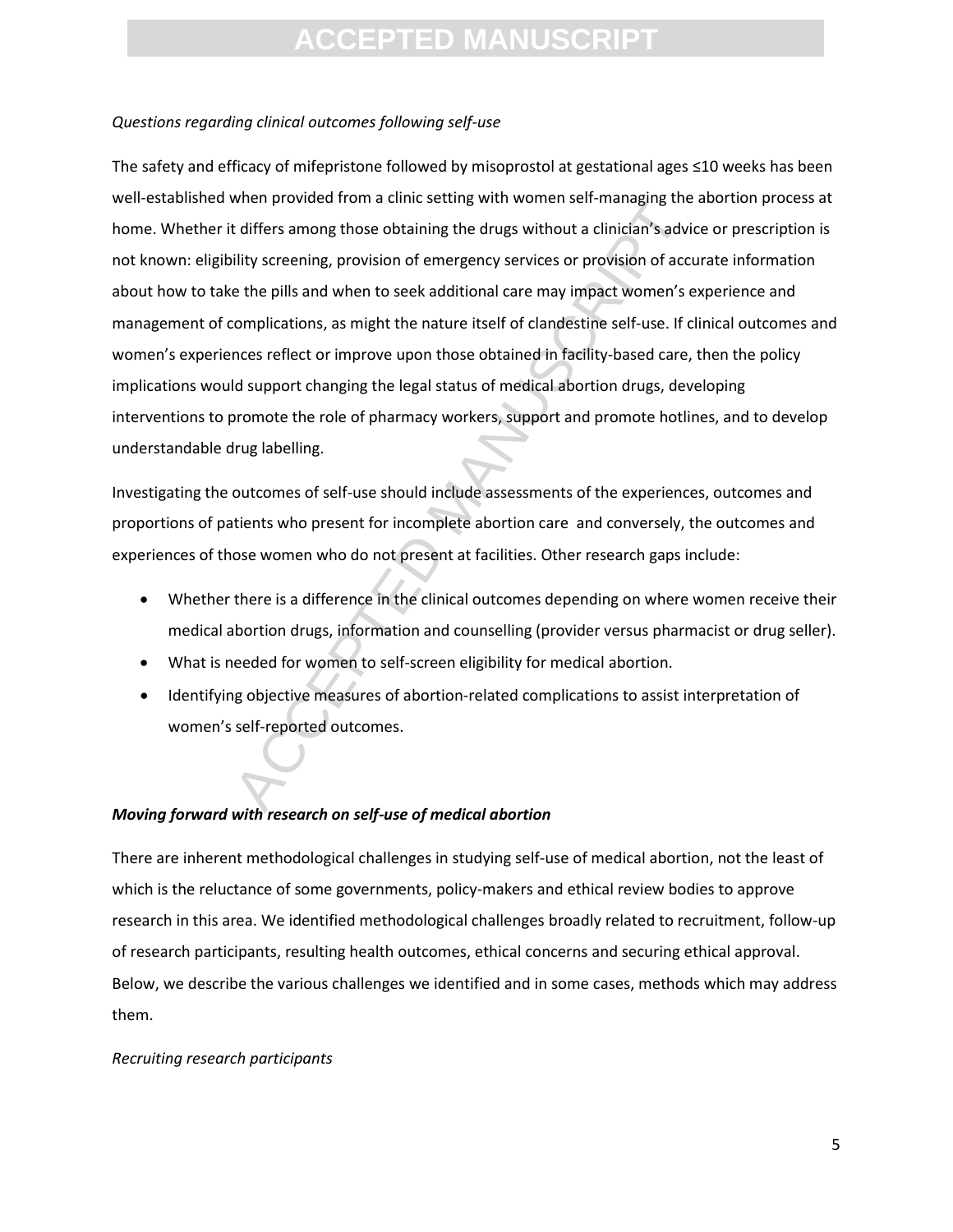Due to the clandestine nature of medical abortion self-use in most settings, an obvious challenge is recruitment of women who use medical abortion drugs in this manner, particularly if they are satisfied users. Unlike conducting traditional clinical studies, where care and study recruitment takes place in a health facility, recruitment of women using medical abortion completely outside of this formal setting requires different strategies. Pharmacies, drug sellers, community health workers or hotlines are all potential locations where recruitment could take place, but require that researchers understand where and how medical abortion drugs are available and accessed in the local setting.

Advantages of working with drug sellers or community health workers who are distributing medical abortion drugs and/or information, include they are often known and trusted by women already using their services. Alternatively, recruiting through call centers, hotlines and internet sites of sale may be successful in specific settings where women commonly use these routes. Innovative community-based recruitment strategies are needed to understand some of the ways women self-use medical abortion drugs and their experiences.

cruitment of women using medical abortion completely outside of t<br>strategies. Pharmacies, drug sellers, community health workers or<br>s where recruitment could take place, but require that researchers<br>abortion drugs are avai Researchers who have engaged with pharmacists to study self-use noted that pharmacists who are knowledgeable and motivated to participate in research may not be representative of the general population of pharmacists. Placing research assistants in the pharmacy to recruit women may be more efficient than relying on pharmacists or drug sellers to recruit; however, the cost and time implications may be prohibitive and there is a risk that their presence may discourage some people purchasing medicines. Research should be designed to mitigate this effect, as women may shift to less safe approaches rather than going to another pharmacy.

An additional recruitment method is respondent driven sampling (RDS). RDS attempts to leverage a small non-random sample of point people (i.e. seeds) within social networks engaging in hidden or stigmatized behaviors to recruit others within their networks. Through a systematized version of snowball sampling, and appropriately adjusting samples for potential selection bias, this approach can generate a prevalence estimate of the behavior of interest within the target population. Like any statistical methodology, RDS has its limitations—specifically the accuracy of estimates can be influenced by recruitment dynamics and the distribution of the behavior within the network [11]—however, recent evidence suggests that rigorous formative research to identify appropriate initial seeds can improve the accuracy of estimates [12]. This recruitment method proved successful in the first RDS study of abortion where women were recruited with experience in abortion outside of the formal health system in Cape Town, South Africa [13].

6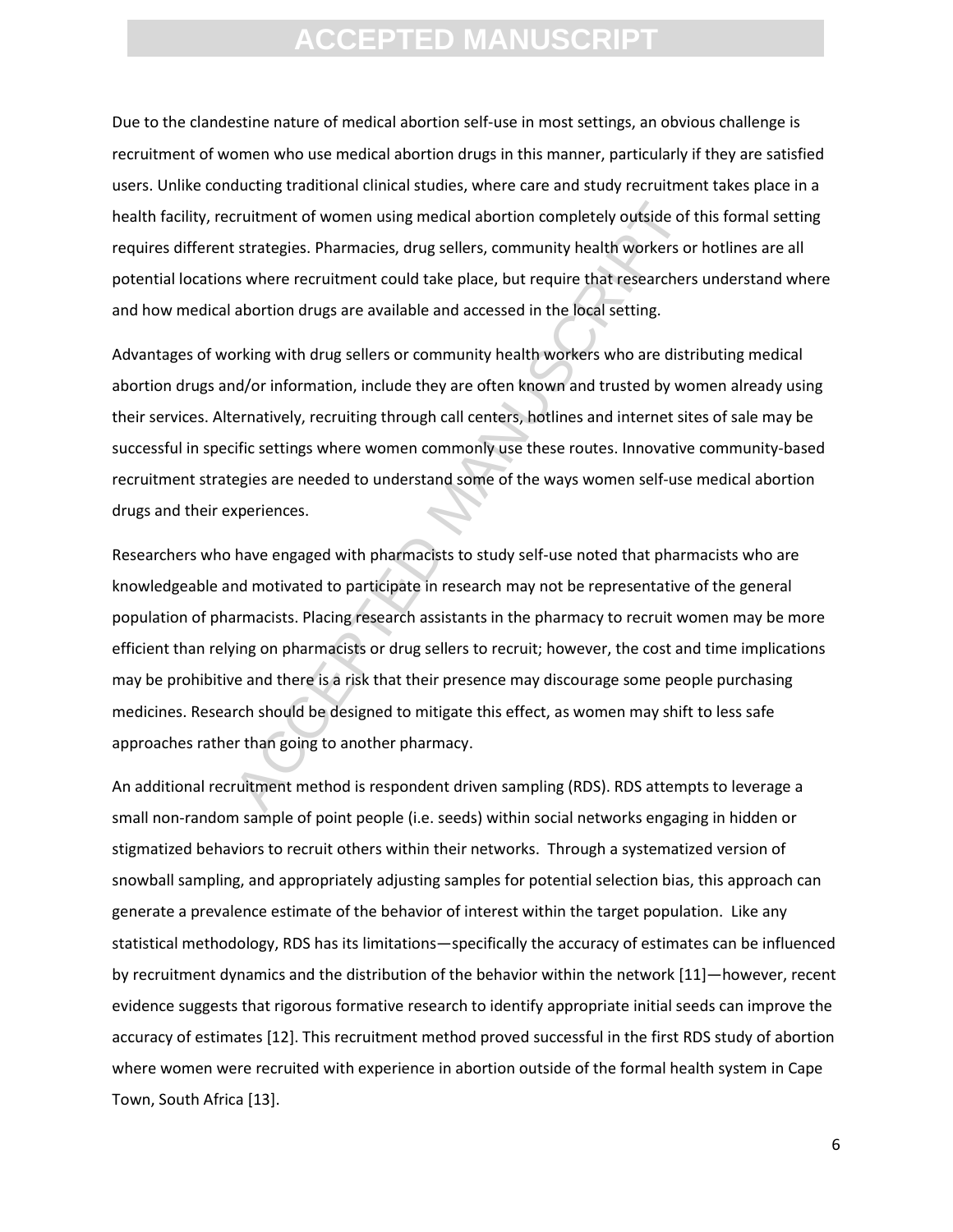#### *Following women who have self-used medical abortion drugs*

ological issue for research of services taking place outside of clinics<br>ifacients from pharmacies or drug sellers who are unlikely to return<br>t messaging or a smart-phone application is one way to keep in cor<br>their abortion Another methodological issue for research of services taking place outside of clinics is tracking women who obtain abortifacients from pharmacies or drug sellers who are unlikely to return to these sites postabortion. Text messaging or a smart-phone application is one way to keep in contact with women as they self-manage their abortion and can provide a mechanism to inform the investigator of their clinical outcomes and experiences. An interactive application could also provide prompts for when to take a dose, reminders about expected bleeding, use of painkillers, tracking of bleeding, postabortion contraception, and to indicate available sources for health care services, if needed [14]. The provision of hotlines or phone numbers for women to call a knowledgeable person (e.g., trained counsellor, nursemidwife or pharmacist) for support and information may also provide a method for keeping in contact.

The uptake of contraception postabortion likely differs among women who self-use medical abortion compared with those who receive facility-based care. Whether bundling the cost of both contraceptives and medical abortion drugs in a pharmacy setting increases contraceptive uptake, which methods women choose postabortion and their subsequent contraceptive continuation are all questions for research studies to better understand women's preferences.

#### *Outcomes*

For self-use of medical abortion, the process of cramping, bleeding and pregnancy expulsion are necessarily self-reported. Objective measures to distinguish between complications and normal side effects are currently lacking or difficult to implement, even with facility-based care. Assessment of final medical abortion outcomes should to rule out a continuing pregnancy within an appropriate time frame. Phone follow-up requires arranging convenient times to speak, avoiding revealing the study participation to other phone users, establishing trust on the phone so that she can share her experiences, ensuring privacy of the respondent so that she can answer the questions in a secure environment, and limiting the length of contact time to decrease any possible risk to the woman.

#### *Ethical concerns*

All research methodologies in this area of study must grapple with ethical issues pertaining to women's self-use. Research settings should be one where there are some legal indications for abortion, and participants (women and drug sellers) would not risk prosecution from taking part in the study. In more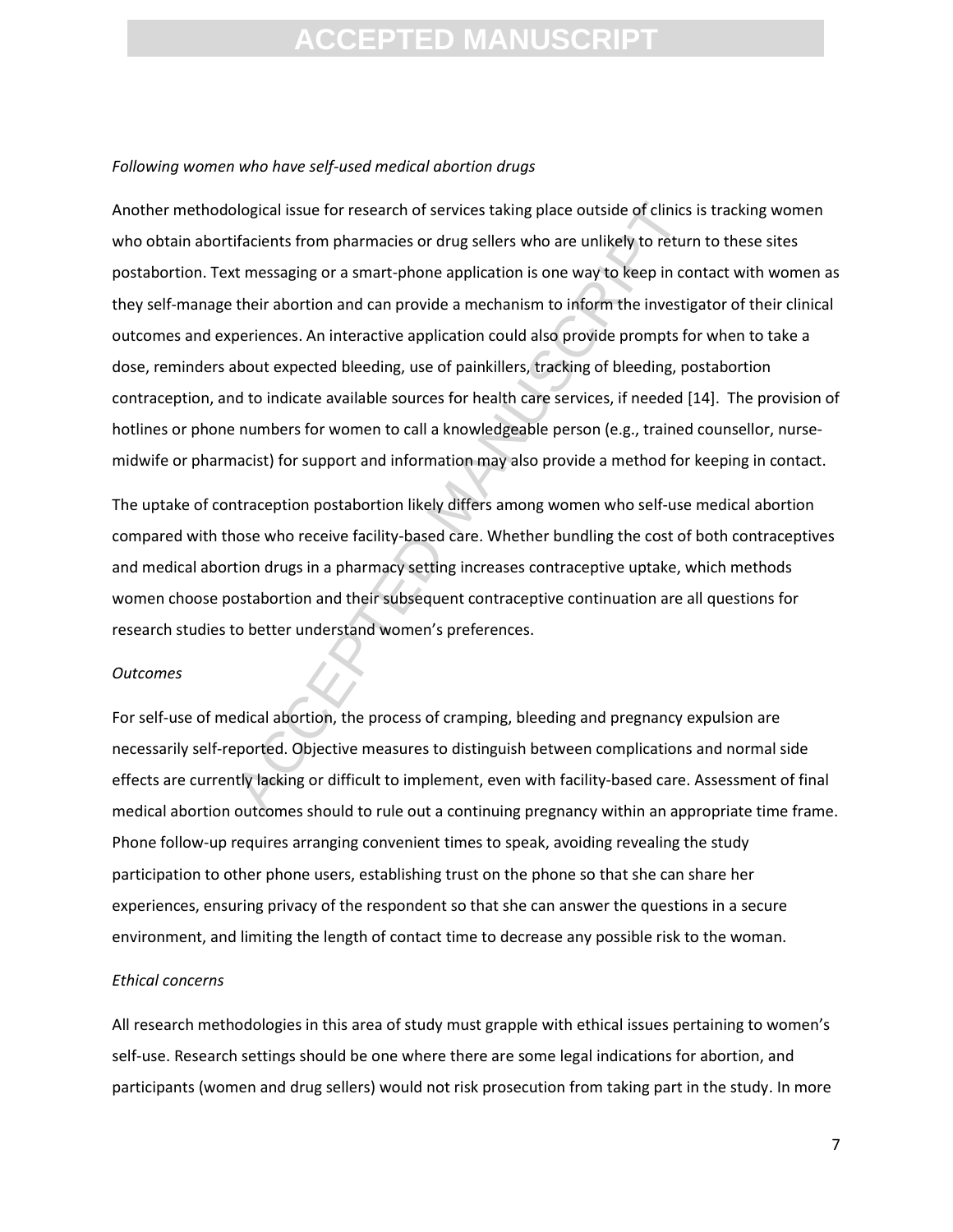regulated settings, it may be necessary to use mystery clients or to avoid collecting identifying information on the women or drug providers. Seeking local ethical approval, as for any research, is best practice as ethics committees offer local cultural perspectives, may advise on the study approach of extra-legal behaviors which affect public health in their setting, are mindful of local public health priorities and encourages local buy-in for use of research findings.

iors which affect public health in their setting, are mindful of local proviages local buy-in for use of research findings.<br>
Enting to a procedure or participating in research vary and might af<br>
can be enrolled. In most se Age limits for assenting to a procedure or participating in research vary and might affect the design and participants who can be enrolled. In most settings, adolescents experience unintended pregnancy and seek induced abortion, including through self-use of medical abortion, but they can be particularly difficult to identify, recruit, enroll and follow-up. If unable to legally recruit women <18 years, one method to study adolescent experiences is to ask young adult women to recall their abortion experiences at these ages. In places where adolescents can consent to participate in research, recruitment through social media platforms may increase responsiveness, but may over-represent study participation to more urban, wealthier adolescents.

#### **Conclusion**

Although increasing numbers of women are seeking medical abortion outside of formal health systems, the global research agenda has yet to address the topic systematically. Self- use is likely expanding access to induced abortion, especially in legally restricted settings, and may reflect some women's preferences; however, it may also reflect the only way for a woman faced with an unintended pregnancy to access a comparatively safe method of abortion, especially in more restricted settings or where formal health settings have fallen short.

Establishing self-use of medical abortion as a legitimate or recommended approach calls for rigorous research and collaborative work. Cross-organizational research or joint proposals taking advantage of cross-discipline, cross-sector and multiple expertise would be beneficial, particularly because of the level of rigor required to address abortion-related stigma, misconceptions and the common biases held against women's use of reproductive technologies.

To advance an agenda of impactful research on the topic of self-use, we identify the following priority areas of study: 1) rigorously establishing the safety and efficacy of self-use compared with outcomes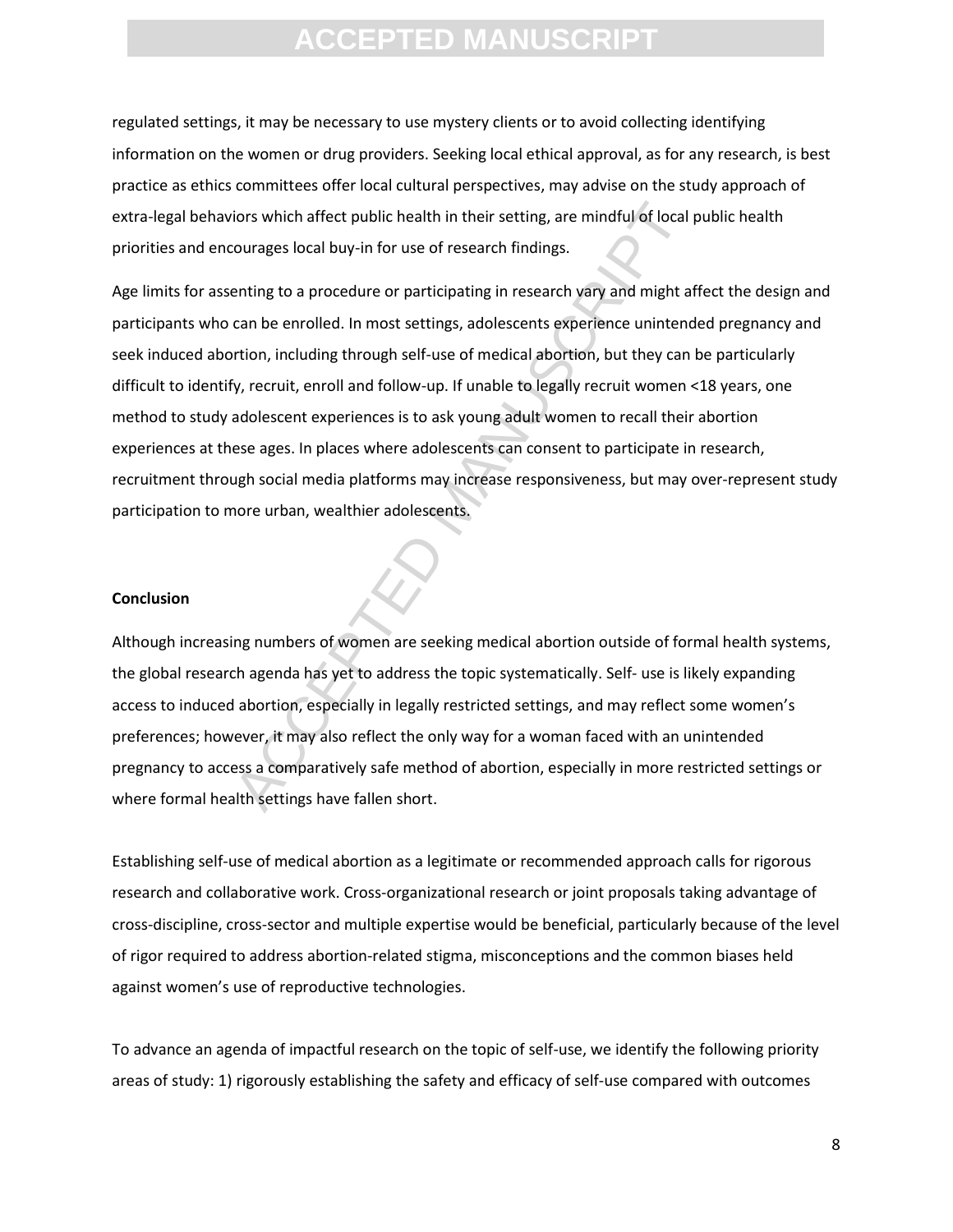ie preferences of women in how they obtain induced abortion care<br>meet their needs. Moving forward with this agenda has the possibil<br>o access safe abortion for unintended pregnancy, ultimately decrea<br>and resulting morbidity following facility-based medical abortion care, 2) identifying how to best inform and support women in various settings in using the medicines safely and effectively, 3) documenting how to effectively facilitate the community distribution of high-quality medical abortion drugs and information and finally, 4) determining the preferences of women in how they obtain induced abortion care to inform future interventions to meet their needs. Moving forward with this agenda has the possibility to transform women's ability to access safe abortion for unintended pregnancy, ultimately decreasing the recourse to unsafe abortion and resulting morbidity and mortality.

References

1. World Health Organization. Safe Abortion: Technical and Policy Guidance for Health Systems. Geneva: World Health Organization; 2012.

2. Dzuba IG, Winikoff B, Pena M. Medical abortion: a path to safe, high-quality abortion care in Latin America and the Caribbean. Eur J Contracept Reprod Health Care. 2013;18(6):441-50.

3. Gomperts R, van der Vleuten K, Jelinska K, da Costa CV, Gemzell-Danielsson K, Kleiverda G. Provision of medical abortion using telemedicine in Brazil. Contraception. 2014;89(2):129-33.

4. Gomperts RJ, Jelinska K, Davies S, Gemzell-Danielsson K, Kleiverda G. Using telemedicine for termination of pregnancy with mifepristone and misoprostol in settings where there is no access to safe services. BJOG : an international journal of obstetrics and gynaecology. 2008;115(9):1171-5; discussion 5-8.

5. Wilson KS, Garcia SG, Lara D. Misoprostol Use and Its Impact on Measuring Abortion Incidence and Morbidity. Methodologies for Estimating Abortion Incidence and Abortion-Related Morbidity: A Review: Guttmacher; 2010. p. 191-201.

6. Footman KT, F.; Dijkerman, S.; Mitu, S. A.; Nuremowla,S.; Reiss, K. Assessing the safety and effectiveness of medical abortion medications purchased from pharmacies: Methodological challenges and emerging data. Submitted for publication. 2016.

7. Sneeringer RK, Billings DL, Ganatra B, Baird TL. Roles of pharmacists in expanding access to safe and effective medical abortion in developing countries: a review of the literature. Journal of public health policy. 2012;33(2):218-29.

8. Henshaw RC, Naji SA, Russell IT, Templeton AA. Comparison of medical abortion with surgical vacuum aspiration: women's preferences and acceptability of treatment. BMJ : British Medical Journal. 1993;307(6906):714-7.

9. Slade P, Heke S, Fletcher J, Stewart P. A comparison of medical and surgical termination of pregnancy: choice, emotional impact and satisfaction with care. British journal of obstetrics and gynaecology. 1998;105(12):1288-95.

10. Ahman E, Shah IH. New estimates and trends regarding unsafe abortion mortality. International journal of gynaecology and obstetrics: the official organ of the International Federation of Gynaecology and Obstetrics. 2011;115(2):121-6.

11. Goel SS, M. Assessing respondent-driven sampling. PNAS. 2010;107(15):6743-7.

12. Wang J, Carlson RG, Falck RS, Siegal HA, Rahman A, Li L. Respondent-driven sampling to recruit MDMA users: a methodological assessment. Drug and alcohol dependence. 2005;78(2):147-57.

13. Gerdts C, Raifman S, Harries J, editors. Respondent-driven sampling: a new method in abortion measurement. International Federation of Obstetrics and Gynecology (FIGO); 2015; Vancouver, Canada.